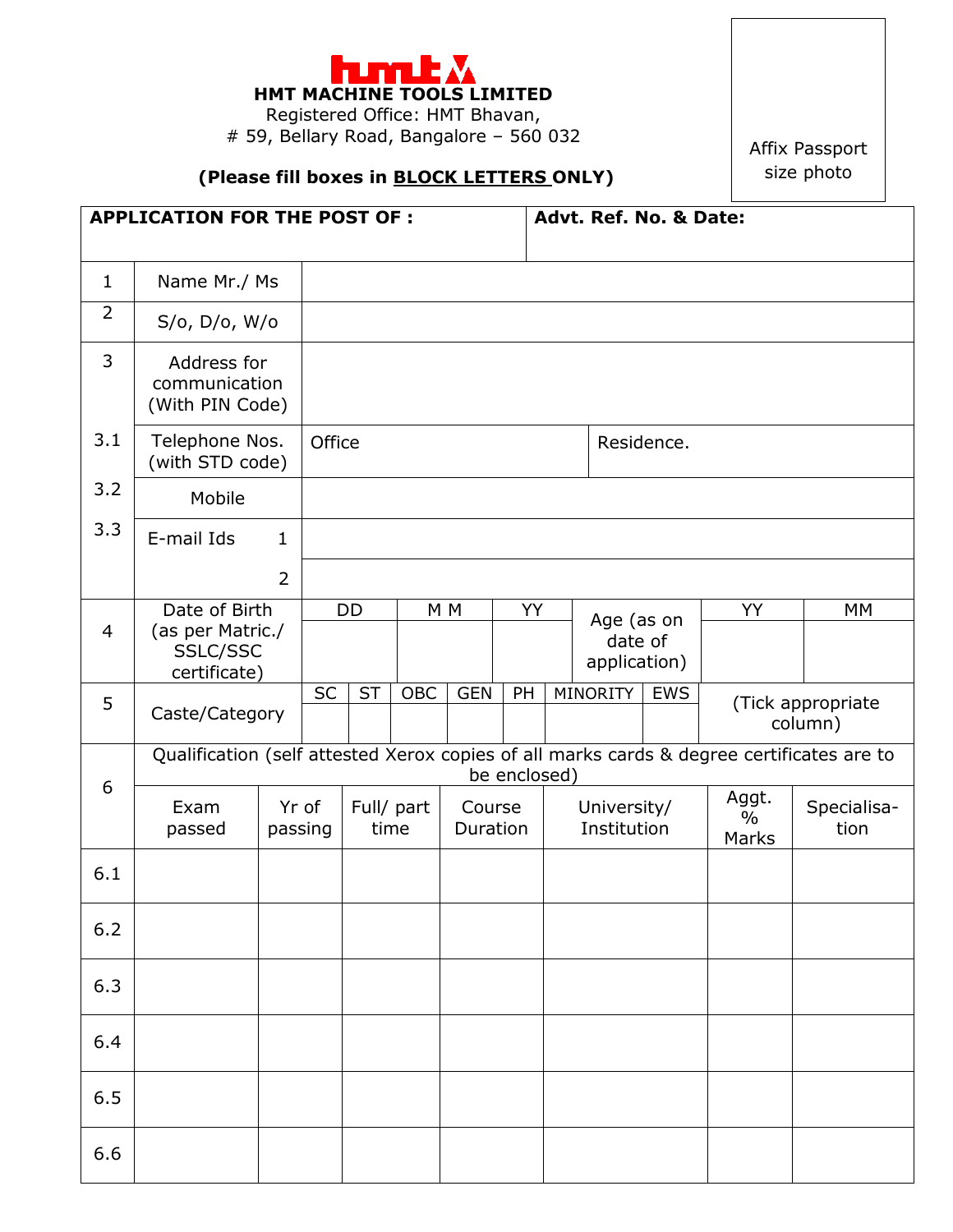|                                                                                                                                                                                                                                                                                         | Post-qualification Experience: (self attested Xerox copies of experience certificates<br>are to be enclosed). For experience details, separate sheet may be attached as<br>Annexure) |                  |         |                     |      |                                                                |               |    |            |                     |                                |                       |                          |  |
|-----------------------------------------------------------------------------------------------------------------------------------------------------------------------------------------------------------------------------------------------------------------------------------------|--------------------------------------------------------------------------------------------------------------------------------------------------------------------------------------|------------------|---------|---------------------|------|----------------------------------------------------------------|---------------|----|------------|---------------------|--------------------------------|-----------------------|--------------------------|--|
| 7                                                                                                                                                                                                                                                                                       | Organisa-                                                                                                                                                                            | Desig-<br>nation |         |                     |      |                                                                |               |    | / present) |                     | Period (commencing from latest |                       |                          |  |
|                                                                                                                                                                                                                                                                                         | tion &<br><b>Address</b>                                                                                                                                                             |                  |         | Nature of<br>duties | From |                                                                |               | To |            | Duration            |                                | Company's<br>Turnover | Basic Pay &<br>pay Scale |  |
|                                                                                                                                                                                                                                                                                         |                                                                                                                                                                                      |                  |         |                     | МM   |                                                                | <b>YY</b>     | МM | YY         | YY.                 | MM                             |                       |                          |  |
| 7.1                                                                                                                                                                                                                                                                                     |                                                                                                                                                                                      |                  |         |                     |      |                                                                |               |    |            |                     |                                |                       |                          |  |
| 7.2                                                                                                                                                                                                                                                                                     |                                                                                                                                                                                      |                  |         |                     |      |                                                                |               |    |            |                     |                                |                       |                          |  |
| 7.3                                                                                                                                                                                                                                                                                     |                                                                                                                                                                                      |                  |         |                     |      |                                                                |               |    |            |                     |                                |                       |                          |  |
| 7.4                                                                                                                                                                                                                                                                                     |                                                                                                                                                                                      |                  |         |                     |      |                                                                |               |    |            |                     |                                |                       |                          |  |
| 7.5                                                                                                                                                                                                                                                                                     |                                                                                                                                                                                      |                  |         |                     |      |                                                                |               |    |            |                     |                                |                       |                          |  |
| 7.6                                                                                                                                                                                                                                                                                     |                                                                                                                                                                                      |                  |         |                     |      |                                                                |               |    |            |                     |                                |                       |                          |  |
| <b>TOTAL P.Q. EXPERIENCE</b>                                                                                                                                                                                                                                                            |                                                                                                                                                                                      |                  |         |                     |      |                                                                |               |    |            |                     |                                |                       |                          |  |
| 8                                                                                                                                                                                                                                                                                       |                                                                                                                                                                                      |                  |         |                     |      | Any two references with contact details (other than relatives) |               |    |            |                     |                                |                       |                          |  |
|                                                                                                                                                                                                                                                                                         | Name&<br>designation                                                                                                                                                                 |                  | Address |                     |      | Phone No./Mobile<br>No.                                        |               |    |            | Email ids           |                                |                       |                          |  |
| 8.1                                                                                                                                                                                                                                                                                     |                                                                                                                                                                                      |                  |         |                     |      |                                                                |               |    |            |                     |                                |                       |                          |  |
| 8.2                                                                                                                                                                                                                                                                                     |                                                                                                                                                                                      |                  |         |                     |      |                                                                |               |    |            |                     |                                |                       |                          |  |
|                                                                                                                                                                                                                                                                                         | Details of relatives                                                                                                                                                                 |                  |         |                     |      |                                                                |               |    |            |                     |                                |                       |                          |  |
| 9                                                                                                                                                                                                                                                                                       | working in HMT<br>Ltd. or its                                                                                                                                                        |                  |         |                     |      |                                                                |               |    |            |                     |                                |                       |                          |  |
|                                                                                                                                                                                                                                                                                         | Subsidiary Cos.                                                                                                                                                                      |                  |         |                     |      |                                                                |               |    |            |                     |                                |                       |                          |  |
| 10                                                                                                                                                                                                                                                                                      | Demand Draft<br>details                                                                                                                                                              |                  |         | Date & DD No        |      |                                                                | Amount. (Rs.) |    |            | <b>Bank Details</b> |                                |                       |                          |  |
| Original testimonials in respect of Sl. No. 4,5,6 & 7 must be produced at the time<br>of interview                                                                                                                                                                                      |                                                                                                                                                                                      |                  |         |                     |      |                                                                |               |    |            |                     |                                |                       |                          |  |
| Certified that the information furnished above are true to the best of my<br>knowledge information & belief. If, at a later date, the information furnished<br>above are found to be false or inaccurate, the Management is free to take<br>appropriate action as per the extant rules. |                                                                                                                                                                                      |                  |         |                     |      |                                                                |               |    |            |                     |                                |                       |                          |  |
| Place:<br>Date :                                                                                                                                                                                                                                                                        |                                                                                                                                                                                      |                  |         |                     |      |                                                                |               |    |            |                     |                                |                       |                          |  |

 **(Signature of the Applicant)**